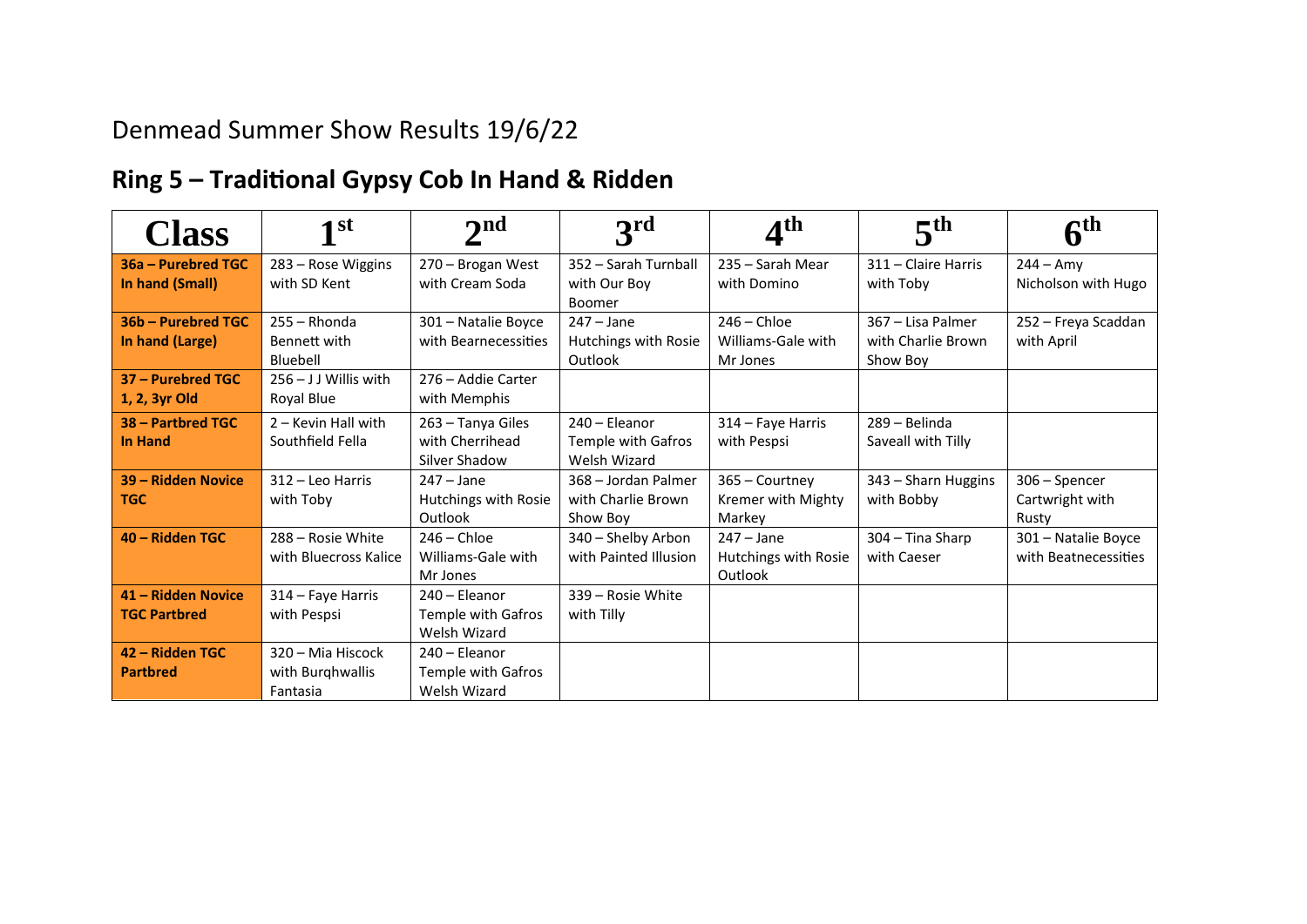# Denmead Summer Show Results 19/6/22

# **Ring 5 – Coloured**

| <b>Class</b>        | $\mathbf{1}$ st    | $\mathbf{\Omega}$     | 3rd                     | $\boldsymbol{A}^{\text{th}}$ | 5 <sup>th</sup>       | $\boldsymbol{6}^{\text{th}}$ |
|---------------------|--------------------|-----------------------|-------------------------|------------------------------|-----------------------|------------------------------|
| 43 - CHAPS Open In  | 18 - Georgia Toms  | 347 – Harriet         | 378 - Richard Burge     | 270 - Brogan West            | 340 - Shelby Arbon    | 248 - Mollie Mullen          |
| <b>Hand</b>         | with Moortown      | Richardson with       | with Owston Vogue       | with Cream Soda              | with Painted Illusion | with Prince                  |
|                     | Panache            | Prince of Roque       | Edition                 |                              |                       |                              |
| 44 - CHAPS Open     | 211 - Debbie Bell  | 377 - Richard Burge   |                         |                              |                       |                              |
| <b>Youngstock</b>   | with Moorfarm      | with Morebridge       |                         |                              |                       |                              |
|                     | Chiona Doll        | Darrah                |                         |                              |                       |                              |
| 45 - Open Spotted/  | 271 - Brogan West  | 323 - Pauline Fairley | 338 - Ella Elliott with |                              |                       |                              |
| App/Roan etc        | with Cupids Bow &  | with Lucy Days        | Dottie                  |                              |                       |                              |
|                     | Arrow              |                       |                         |                              |                       |                              |
| 46 - CHAPS Open     | 320 – Mia Hiscock  | 347 – Harriet         | 18 – Georgia Toms       | 315 - Annabelle              | $264 -$ Chloe-Ann     | 248 – Mollie Mullen          |
| <b>Ridden</b>       | with Burghwallis   | Richardson with       | with Moortown           | Harvey-Mason with            | Ricahrds with Diego   | with Prince                  |
|                     | Fantasia           | Prince of Roque       | Panache                 | Southway Donner              |                       |                              |
|                     |                    |                       |                         | Dancer                       |                       |                              |
| 47 - Ridden Spotted | 387 - Sophie Payne |                       |                         |                              |                       |                              |
| / App/ Roan etc     | with Snowy Lad     |                       |                         |                              |                       |                              |